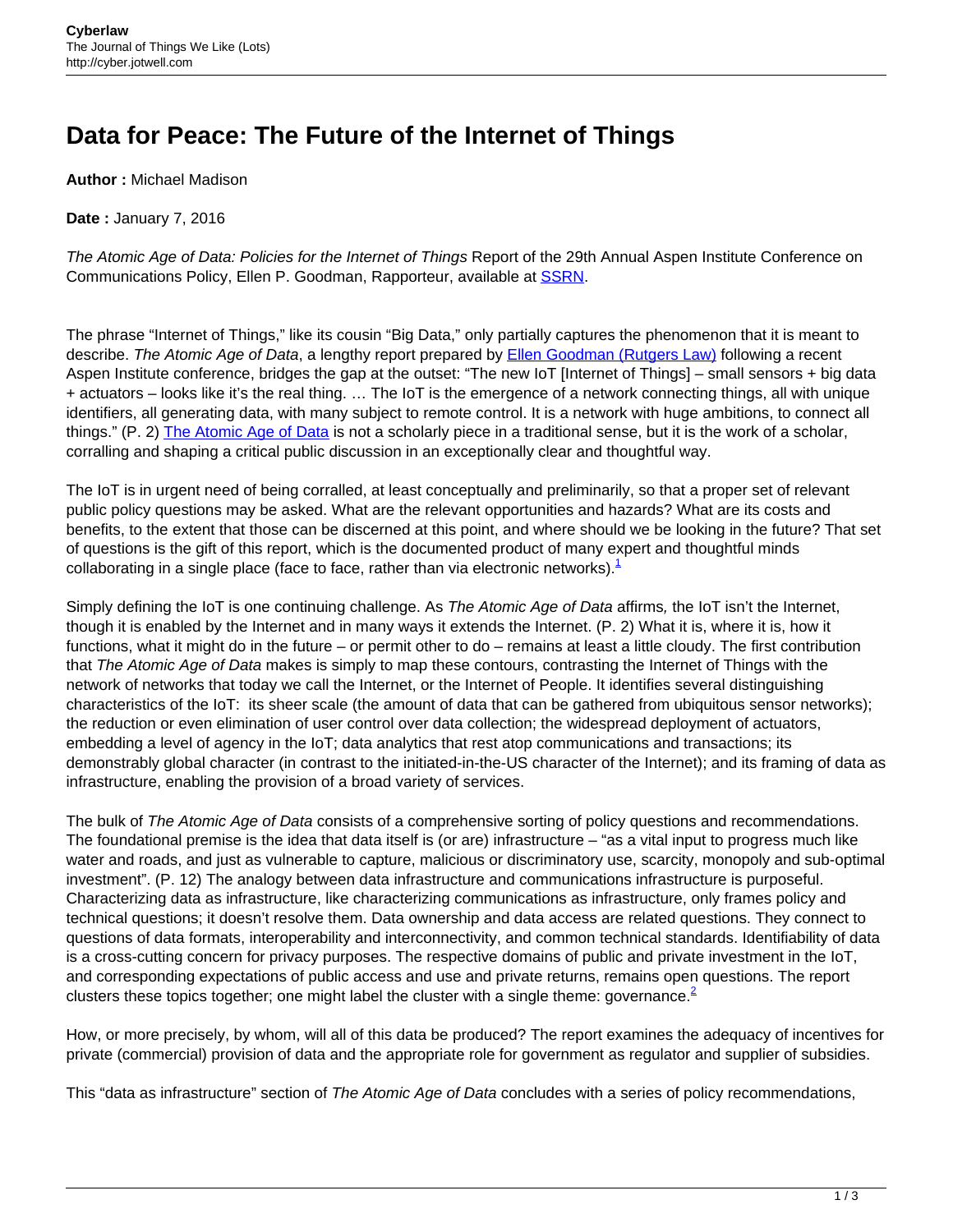focusing on two overarching principles (also reduced to several more specific recommendations): that there should be broad accessibility of data and data analytics, with open access to some (but not all); and that government should subsidize and facilitate data production, particularly in cases where data is an otherwise under-produced public good.

The Atomic Age of Data moves next to a review of privacy topics in the context of the IoT, beginning with when, whether, and how to design privacy protections into systems from the start, and the role and implementation of Fair Information Practice Principles (FIPPs). As the report notes, these are critical questions for the IoT because so much of the IoT is invisible to individuals and has no user interface to which data protection and FIPPs might be applied. To what extent should privacy protection be designed in to the IoT, and to what extent should privacy protection be a matter of strategies that focus on individual choice?<sup>3</sup>To what extent might choice undermine the production, collection, and processing (aggregation) of good data, or the right data? Privacy questions thus intersect with incentive questions. Cost, benefit, and values questions extend further. To what extent is choice even technologically feasible without compromising other societal values? Production, collection, identification, and processing/aggregating data lead next to related privacy questions about retention and curation of data.

This privacy section concludes with brief set of recommendations, focusing on three overarching principles (again with several more specific points): that IoT systems should design in privacy controls to minimize the collection of personally identifiable information; that IoT systems should effectuate FIPPs to the extent possible; and that individuals should have a way to control collection and transmission of their personal data.

The balance of the report is divided among four additional topics that are treated more briefly, though in each case the topic concludes with a short set of basic recommendations. The first is "Equity, Inclusion, and Opportunity," which collects questions about prospects of citizen empowerment and disempowerment via the IoT. Data collection in some respects signifies "who counts" in modern society – whose voice and presence "matters," both individually and collectively, but also, in some respects, whose voice and presence is worth watching. The report points out the relevance of comparable concerns with respect to the deployment of broadband communications infrastructure and its impacts on things like access to education and health resources. The second is "Civic Engagement," which touches on how IoT technologies might be used both by governments and by the private sector to increase democratic accountability. The third is "Telecommunications Network Architecture," which concerns the intersection of the IoT and competition, service innovation, and interoperability among IoT systems and related communications networks. The key topic here is the heterogeneity of the data generated by IoT applications, recalling the question of whether the Internet of Things is, or should be, truly a single "Internet" at all, with interconnected networks, connections across verticals (home, health, transport, for example), and common platforms. (P. 39) The fourth is security, which raises the relatively simple question of security vulnerabilities introduced at both the level of individual devices and at systemic levels. The question may be simple but the answer assuredly is not; this section of the report is comparatively brief, perhaps because the salience of the interest is so obvious.

The Atomic Age of Data finishes with a case study, on The Smart City, which refers to the idea of networks of ubiquitous sensors deployed within urban infrastructure to generate data about usage patterns and service needs. (P. 45) The discussion of this use case is decidedly and appropriately pragmatic, putting utopian hopes for the Smart City in context and noting privacy and surveillance concerns and related but independent equity concerns.

## To conclude this review:

This is an enormously clear, useful, and timely product. One cannot critique a report of a conference on the ground that it did not address a critical topic, if the conference itself did not address that topic. Yet as helpful as The Atomic Age of Data is in canvassing the policy territory of the IoT, I couldn't help but notice how the boundaries of that territory are implicitly defined. The Atomic Age of Data contains a lot of discussion of "Internet" topics and less discussion of "things." In this day and age, one should never take things or thing-ness for granted. What is a thing? 3D printing, the current label for additive manufacturing, promises to revolutionize the meaning of "thingness" – because objects may be dynamic and emergent, as well as static and fixed $^4$  – just as the "Internet of Things" promises to revolutionize the